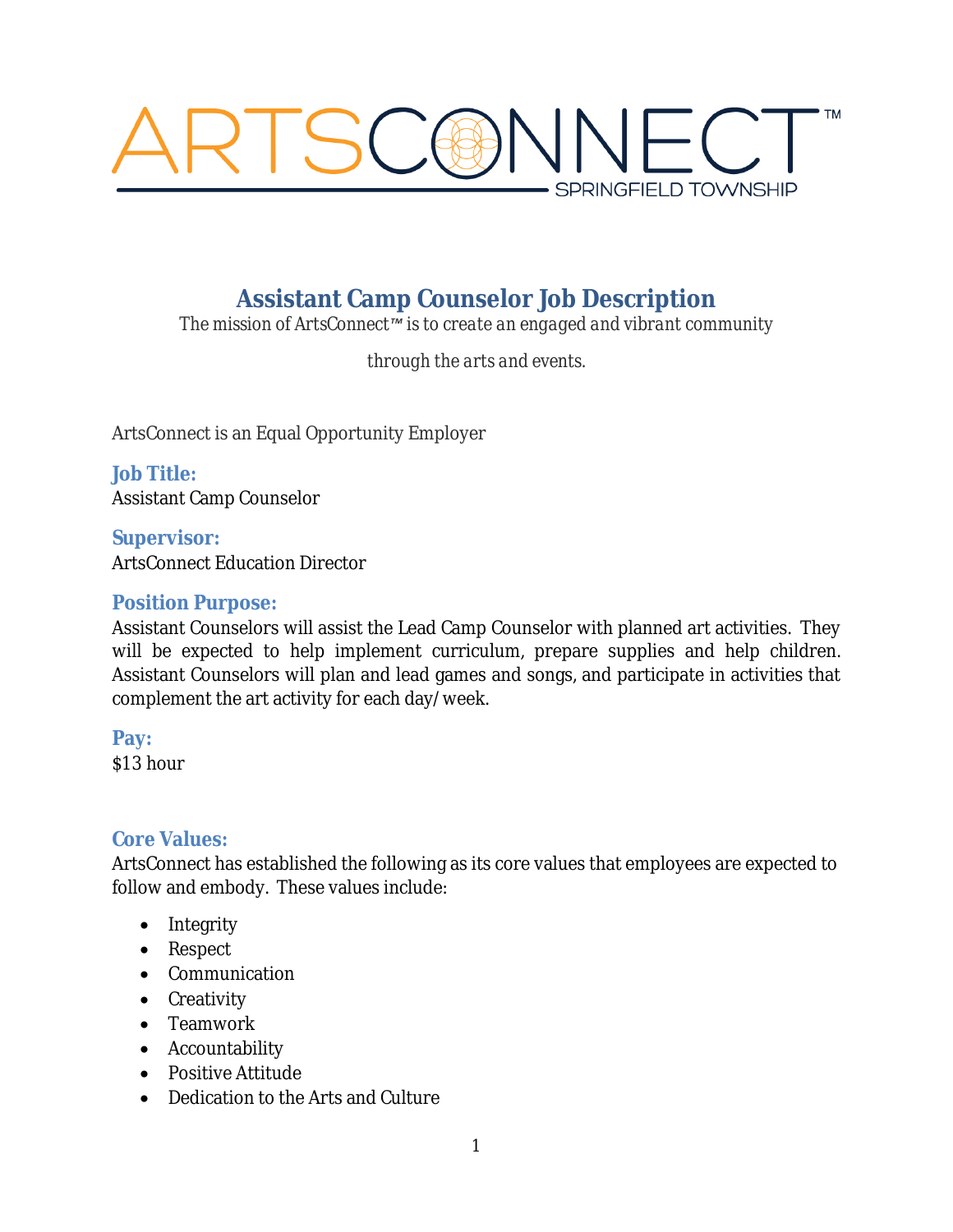#### **Essential Job Functions:**

Assistant Counselors will:

- Work with the Education Director and/or the Lead Counselor during camp hours, to implement art lessons, manage supplies, and motivate campers.
	- o Admit campers to camp and dismiss campers to their parents.
	- o Plan and lead camp activities, such as games, songs, and discussions.
	- o Assist children with projects
	- o Supervise lunches
	- o Be a positive role model for children
	- o Address issues as they arise

#### **Core Competencies:**

Assistant Counselors will:

**Remain Composed -** remains calm under pressure and does not become defensive or irritated in challenging situations; is mature, handles stress, and remains calm while handling crisis.

**Mentor and Develop** – provides teaching, mentoring, and motivation to camp participants; provides appropriate and timely positive feedback.

**Conduct her/himself ethically** – acts within the law and with integrity both on and off the job.

#### **Required Qualifications:**

Assistant Counselors must be at least 18 years of age, must have a high school diploma, and must enjoy working with children. A desire to teach art to children and some undergraduate experience in education or the arts and/or taking care of children, possibly in a daycare or childcare facility/program, is desirable.

#### **Special Requirements:**

Assistant Counselors should know how to properly and safely handle art tools, such as scissors, X-Acto type knives, glue, glue guns, paints, inks, and clay.

#### **Physical Aspects of the Job:**

While performing the duties of this position, Assistant Counselors are frequently required to walk, stand, sit, see, talk and hear, use hands and fingers to handle or feel objects, and to reach with hands and arms. Assistant Counselors must be able to lift and carry between 15 and 30 pounds.

Assistant Counselors must be able to hear to perceive information at least at normal spoken word levels. Must be able to see to perceive general surroundings and to supervise children. Specific vision abilities required for this job include close and distance vision (which may be achieved through glasses, lenses, etc.) and the ability to adjust focus. Must be able to speak to communicate and exchange ideas by means of the spoken word, to provide direction, and important information to others at normal spoken word levels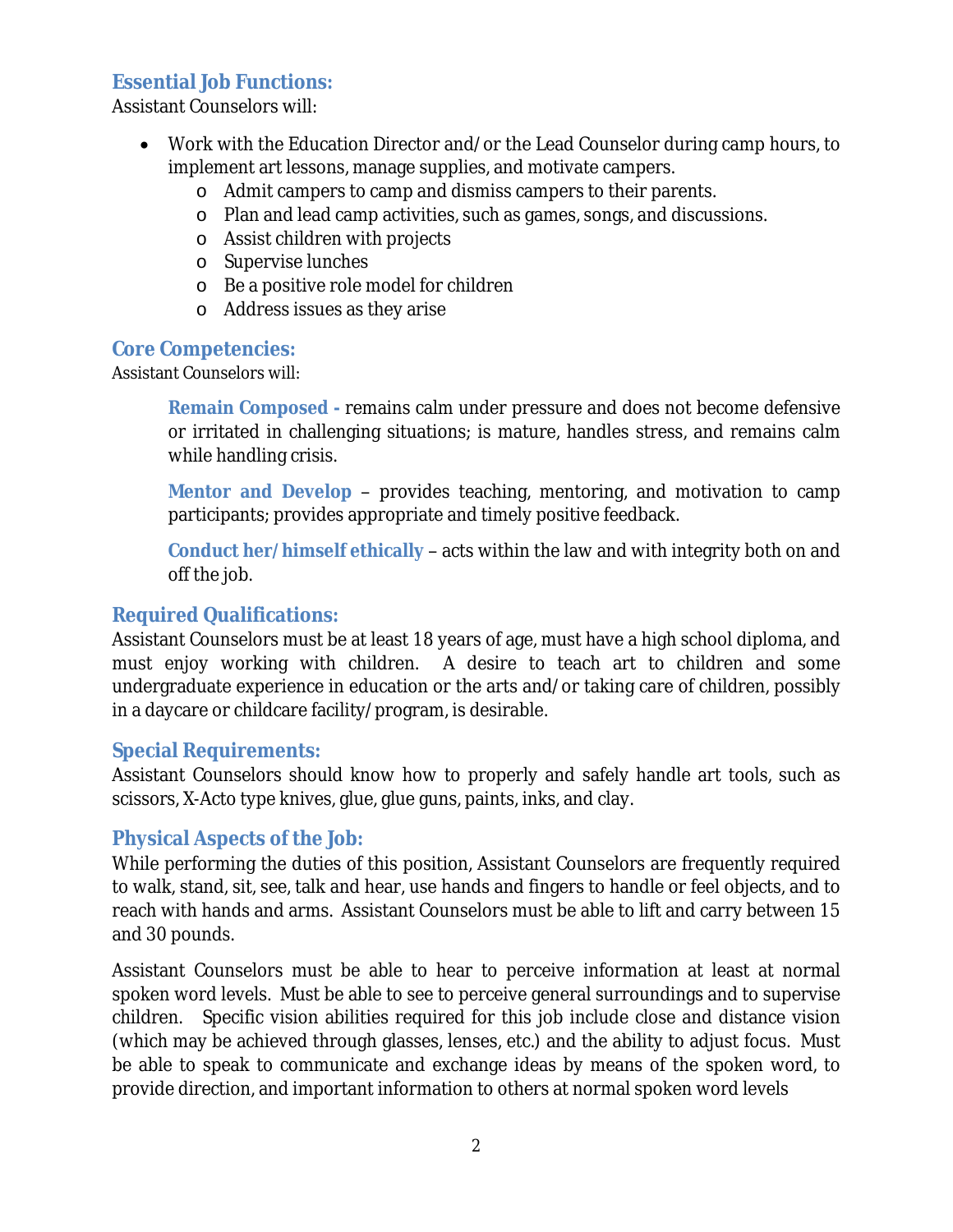#### **Work Environment:**

Assistant Counselors will normally work in a camp environment with as many as 25 children in the age range of 7 - 13, which will be, at times, noisy. Assistant Counselors will be required to participate in programs/camps which will occur in various environments including outside environments.

#### **Classification:**

This is a full-time hourly position that is not exempt from the overtime requirements of the FLSA. This position is seasonal (June through August) and does not entitle Assistant Counselors to unemployment compensation or benefits upon completion of each camp season.

## **Expected Hours of Work/Attendance Requirements:**

The normal hours for this position depend upon the schedule worked. The assistant counselors will work from 8:25 a.m. to 4:25 p.m., Monday through Friday, and the normal work week is 40 hours. Assistant must be able to attend the all-day pre-camp training sessions which run for 3 days prior to the start of camp.

Given the need to assist in camp activities during camp hours and to assist in the supervision of campers during camp, attendance is an essential function of this position.

#### **Selection Process:**

A resume will be reviewed with a rating of education and experience. An oral interview will be conducted along with a motor vehicle records check, reference check, and background investigation.

## **Modification of Job Description:**

The job description does not constitute an employment agreement between ArtsConnect and the Education Director and is subject to change by ArtsConnect as the needs of the organization and requirements of the job change.

## **To Apply:**

Qualified candidates should submit an ArtsConnect employment application to the ArtsConnect Education Director, Lisa Zupon at **<u>Izupon@springfieldtwp.org</u>**. A resume may also be submitted, although not required. An application and further information regarding camp can be found at<https://www.theartsconnect.us/209/Camp-Instructors>